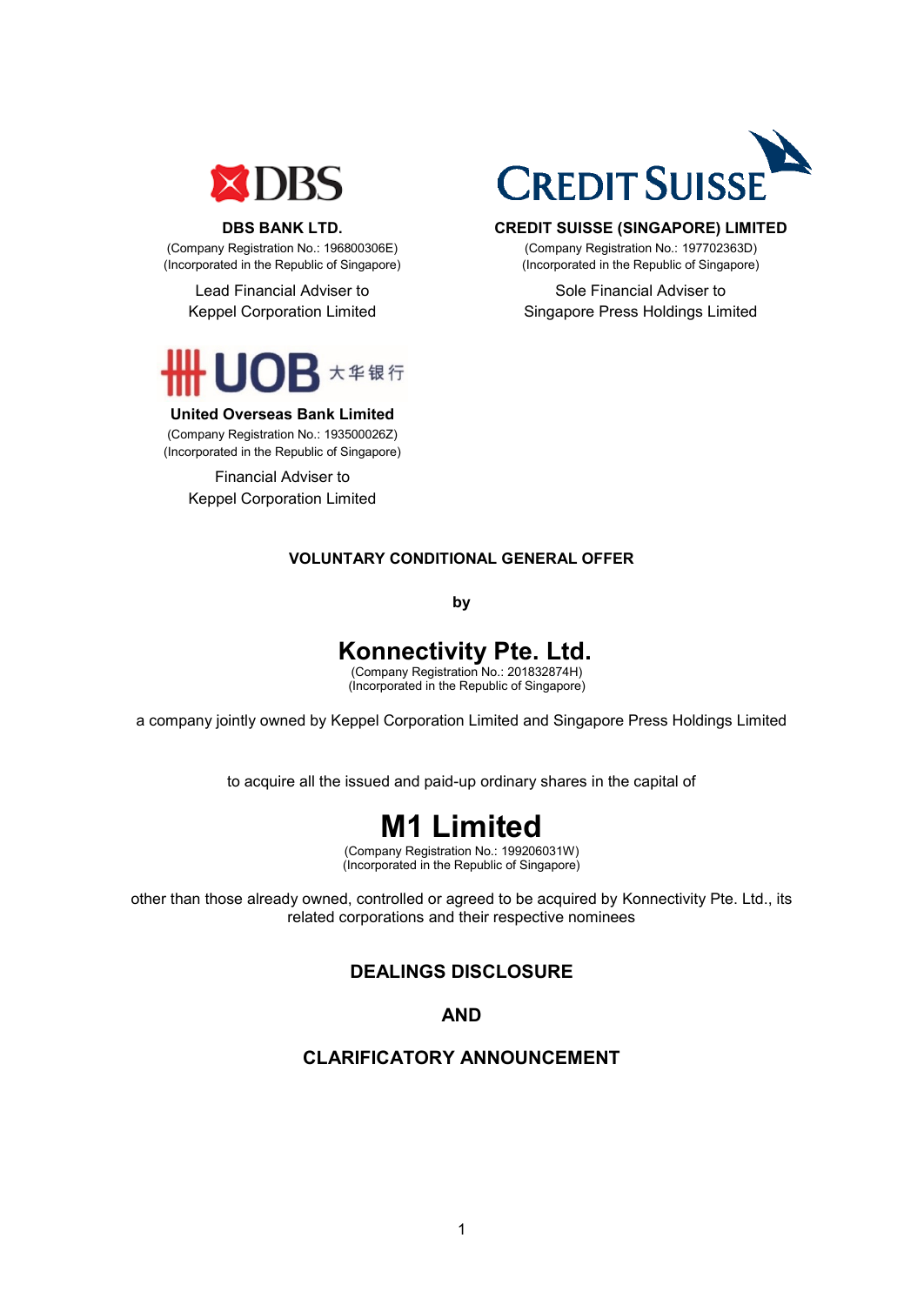### **1. INTRODUCTION**

- **1.1** Konnectivity Pte. Ltd. (the "**Offeror**") refers to:
	- **1.1.1** the announcement released on 28 December 2018 (the "**Offer Announcement**") in relation to the voluntary conditional general offer (the "**Offer**") for all the issued and paid-up ordinary shares in the capital of M1 Limited (the "**Company**" or "**M1**") (excluding treasury shares) ("**Shares**"), other than those Shares already owned, controlled, or agreed to be acquired by the Offeror, its related corporations, and their respective nominees, in accordance with Rule 15 of the Singapore Code on Takeovers and Mergers (the "**Code**");
	- **1.1.2** the formal offer document (the "**Offer Document**") dated 7 January 2019 containing the terms and conditions of the Offer issued by the Offeror and which was despatched to the shareholders of the Company ("**Shareholders**") on 7 January 2019;
	- **1.1.3** the announcement released on 22 January 2019 (the "**22 January 2019 Announcement**") announcing that the Offeror does not intend to increase the Offer Price of S\$2.06 in cash per Offer Share under any circumstances whatsoever and an extension of the closing date of the Offer (and consequently the closing date for acceptances of the Options Proposal) from 5.30 p.m. (Singapore time) on 4 February 2019 to 5.30 p.m. (Singapore time) on 18 February 2019 or such later date(s) as may be announced from time to time by or on behalf of the Offeror; and
	- **1.1.4** the announcement released on 23 January 2019 (the "**23 January 2019 Announcement**") clarifying the level of acceptances the Offeror had received as at 5.00 p.m. on 21 January 2019.
- **1.2** Capitalised terms that are not defined in this Announcement shall have the meanings set out in the Offer Document.

# **2. DEALINGS BY VINCENT KO WOAN CHUN ("VK")**

Based on information received by the Offeror from VK (a concert party of the Offeror<sup>1</sup>), the Offeror wishes to announce the following dealings in Shares by VK:

| Date of Dealing   | <b>Nature of Dealing</b> | <b>Number of Shares</b> | <b>Dealing Price</b> |
|-------------------|--------------------------|-------------------------|----------------------|
| 21 September 2018 | Sale                     | 7.000                   | S\$1.65              |
| 28 September 2018 | Sale                     | 7.000                   | S\$2.11              |

(the "**Dealings**")

<u>.</u>

Based on the above information received by the Offeror, VK does not hold any Shares after the Dealings. The Securities Industry Council ("**Council**") has also ruled that the sale of Shares by VK on 28 September 2018 will be disregarded for the purposes of Rule 11.2 of the Code.

<sup>1</sup> VK is a director of one or more related corporations of the Offeror and is therefore a concert party of the Offeror.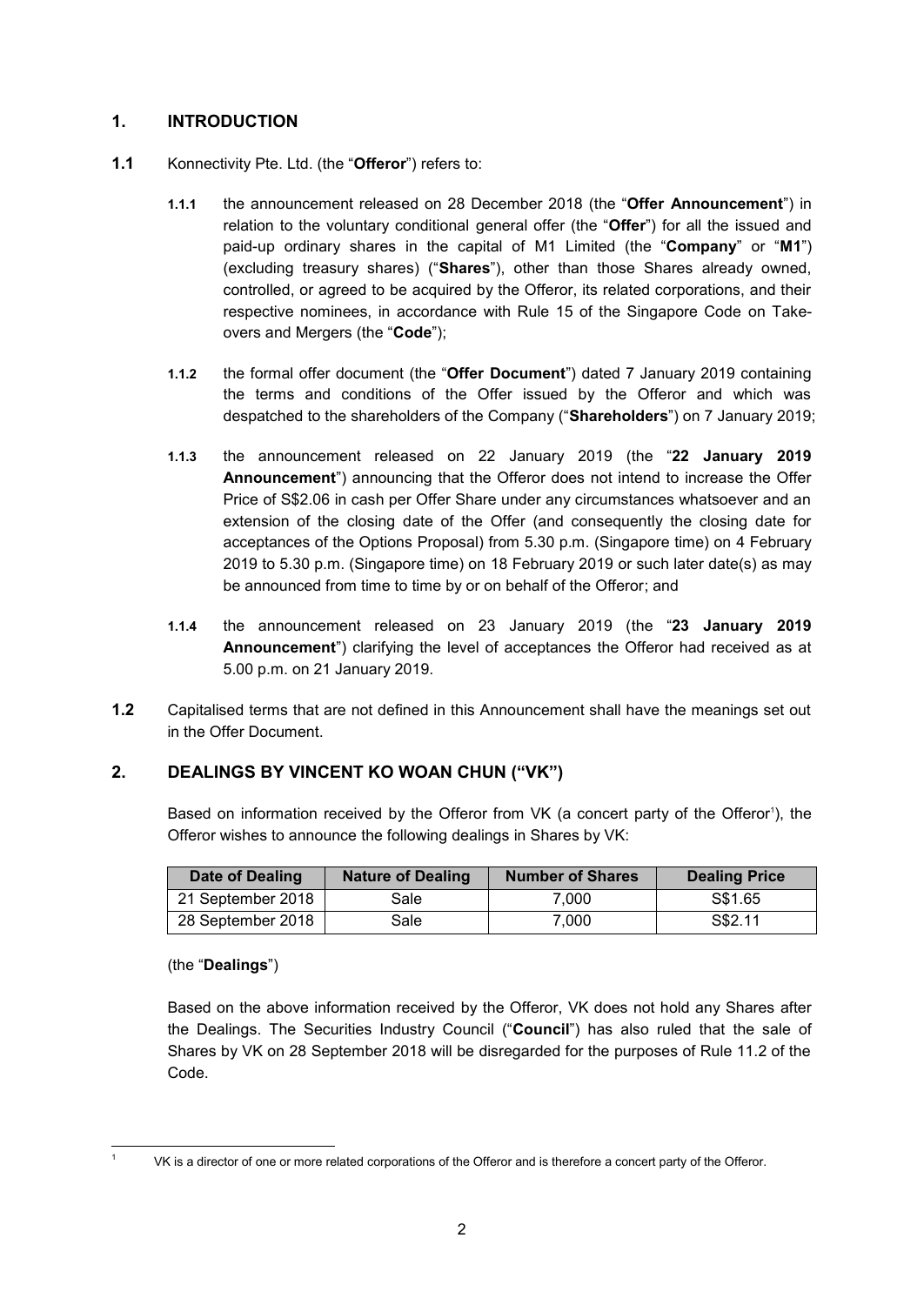# **3. CLARIFICATION ON THE LEVEL OF ACCEPTANCES AND HOLDINGS OF SHARES BY THE OFFEROR AND ITS CONCERT PARTIES**

- **3.1** Based on the above information received by the Offeror in respect of the Dealings:
	- **3.1.1** the correct number of Shares held by the Offeror and parties acting or deemed to be acting in concert with the Offeror ("**Concert Parties**") as at 28 December 2018 (the "**Latest Practicable Date**"), being the date of the Offer Announcement and the latest practicable date prior to the printing of the Offer Document, should be 308,383,735 Shares, representing approximately 33.32 per cent. of the total number of Shares as at the Latest Practicable Date<sup>2</sup>; and
	- **3.1.2** as a result of the Dealings, the correct total number of: (i) Shares owned, controlled or agreed to be acquired by the Offeror and its Concert Parties; and (ii) valid acceptances of the Offer as at 5.00 p.m. (Singapore time) on 21 January 2019, being the reference date used in the 22 January 2019 Announcement and the 23 January 2019 Announcement, should amount to an aggregate of 318,543,939 Shares, representing approximately 34.41 per cent. of the total number of Shares as at 21 January 2019<sup>3</sup>.
- **3.2** For completeness, the breakdown of the number of Shares owned, controlled, acquired or agreed to be acquired by the Offeror and its Concert Parties (either before or during the Offer and pursuant to the Offer or otherwise, including through valid acceptances of the Offer received by the Offeror) as at 5.00 p.m. (Singapore time) on 21 January 2019 is as follows:

|                                                                                                                                                                                                    | <b>Number of Shares</b> | Approximate percentage<br>of the total Shares (%) <sup>3</sup> |
|----------------------------------------------------------------------------------------------------------------------------------------------------------------------------------------------------|-------------------------|----------------------------------------------------------------|
| Shares owned, controlled or agreed to be acquired<br>as at 24 September 2018 <sup>4</sup> by:                                                                                                      |                         |                                                                |
| Offeror<br>(i)                                                                                                                                                                                     | 0                       | $\Omega$                                                       |
| <b>Concert Parties</b><br>(ii)                                                                                                                                                                     | 308,481,335°            | 33.33                                                          |
| Shares acquired or agreed to be acquired between<br>September 2018 and up to 5.00 p.m.<br>24<br>(Singapore time) on 21 January 2019 (other than<br>pursuant to valid acceptances of the Offer) by: |                         |                                                                |
| Offeror<br>(i)                                                                                                                                                                                     | 0                       | 0                                                              |
| <b>Concert Parties</b><br>(ii)                                                                                                                                                                     | 0                       |                                                                |
| Valid acceptances of the Offer as at 5.00 p.m.<br>(Singapore time) on 21 January 2019 received<br>from:                                                                                            |                         |                                                                |
| Shareholders<br>(other<br>than<br>Concert<br>(i)<br>Parties)                                                                                                                                       | 10,160,204              | 1.10                                                           |

 $\overline{2}$ <sup>2</sup> Calculated based on 925,615,082 Shares, based on the business profile of the Company extracted from the Accounting and Corporate Regulatory Authority of Singapore ("**ACRA**") on the Latest Practicable Date, and rounded to the nearest two (2) decimal places.

<sup>&</sup>lt;sup>3</sup> Calculated based on 925,650,082 Shares, based on the business profile of the Company extracted from ACRA on 21 January 2019, and rounded to the nearest two (2) decimal places.

Being the commencement of the Offer period.

<sup>5</sup> This includes 97,600 Shares held by various Concert Parties as at 24 September 2018 but which were subsequently sold. Council has ruled that the sale of these 97,600 Shares by such Concert Parties, which includes the sale of 7,000 Shares by VK on 28 September 2018 (as disclosed in paragraph 2 of this Announcement), will be disregarded for the purposes of Rule 11.2 of the Code.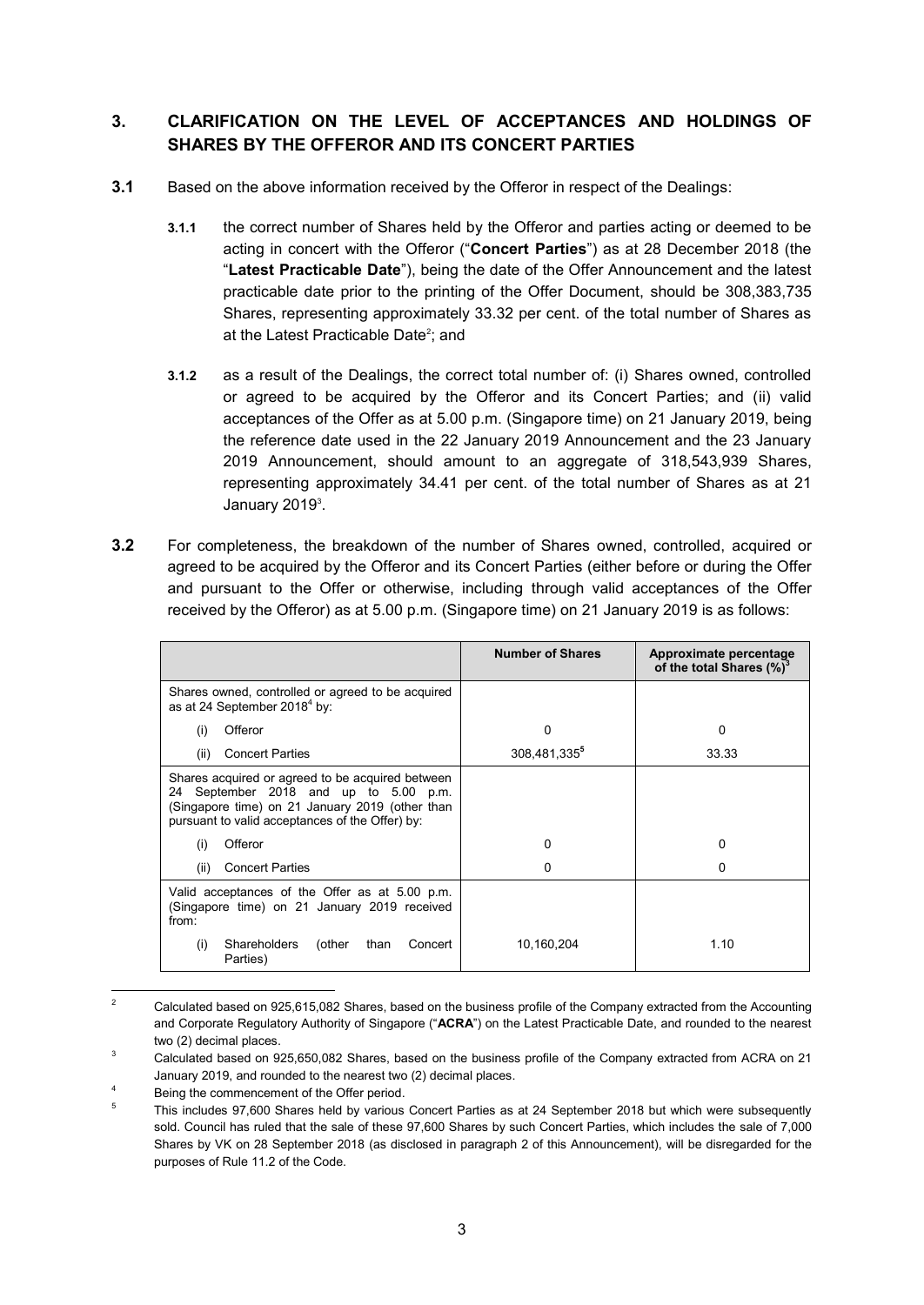|                                                                                                                                                                                                  | <b>Number of Shares</b> | Approximate percentage<br>of the total Shares (%) <sup>3</sup> |
|--------------------------------------------------------------------------------------------------------------------------------------------------------------------------------------------------|-------------------------|----------------------------------------------------------------|
| Concert Parties <sup>6</sup><br>(ii)                                                                                                                                                             | 215.840                 | 0.02                                                           |
| Shares owned, controlled or agreed to be<br>acquired by the Offeror (including<br>valid<br>acceptances of the Offer) as at 5.00 p.m.<br>(Singapore time) on 21 January 2019                      | 10,376,044              | 1.12                                                           |
| Shares owned, controlled or agreed to be<br>acquired by the Offeror and its Concert Parties<br>(including valid acceptances of the Offer) as at<br>5.00 p.m. (Singapore time) on 21 January 2019 | 318,543,939             | 34.41                                                          |

#### **4. RESPONSIBILITY STATEMENT**

The directors of the Offeror (including any director who may have delegated detailed supervision of the preparation of this Announcement) have taken all reasonable care to ensure that the facts stated and opinions expressed in this Announcement are fair and accurate and that there are no other material facts not contained in this Announcement, the omission of which would make any statement in this Announcement misleading.

Where any information has been extracted or reproduced from published or otherwise publicly available sources or obtained from M1, the sole responsibility of the directors of the Offeror has been to ensure through reasonable enquiries that such information is accurately extracted from such sources or, as the case may be, reflected or reproduced in this Announcement.

The directors of the Offeror jointly and severally accept responsibility accordingly.

Konnectivity Pte. Ltd. 11 February 2019

 $6\phantom{a}$ <sup>6</sup> Based on the latest information available to the Offeror and to the best of the Offeror's knowledge as at 21 January 2019.